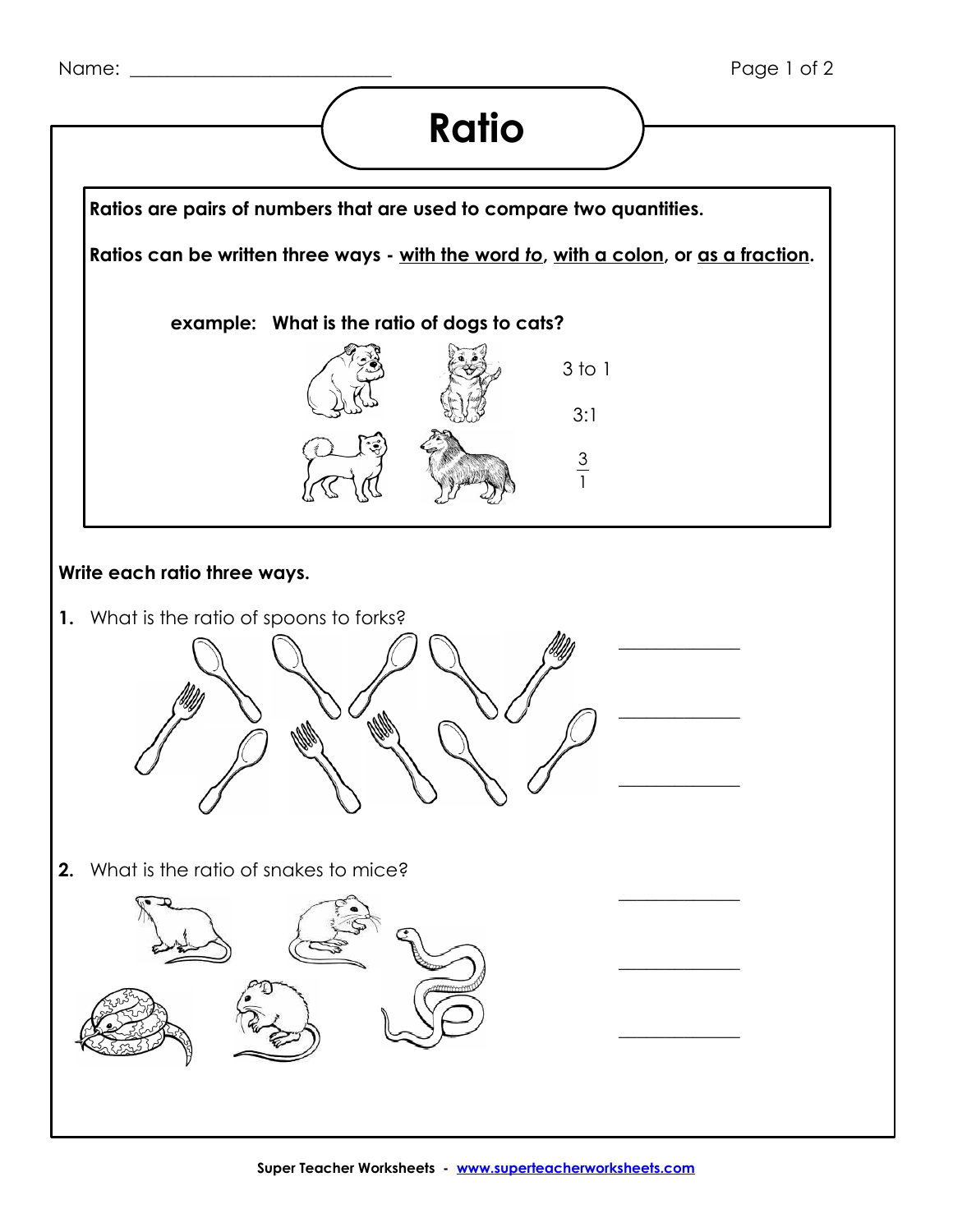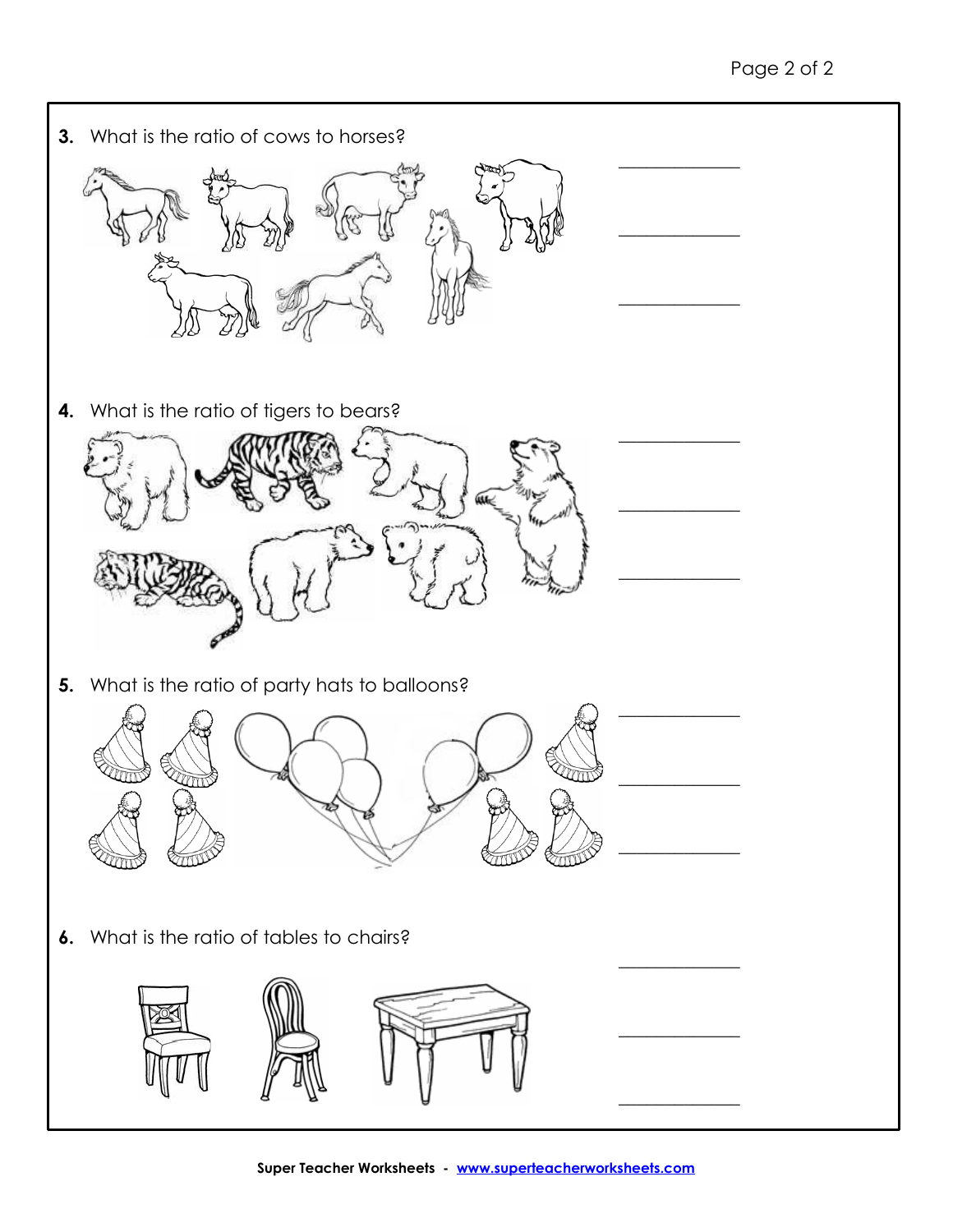## **ANSWER KEY**

## **Ratio**

1



## **Write each ratio three ways.**

**1.** What is the ratio of spoons to forks?



**2.** What is the ratio of snakes to mice?